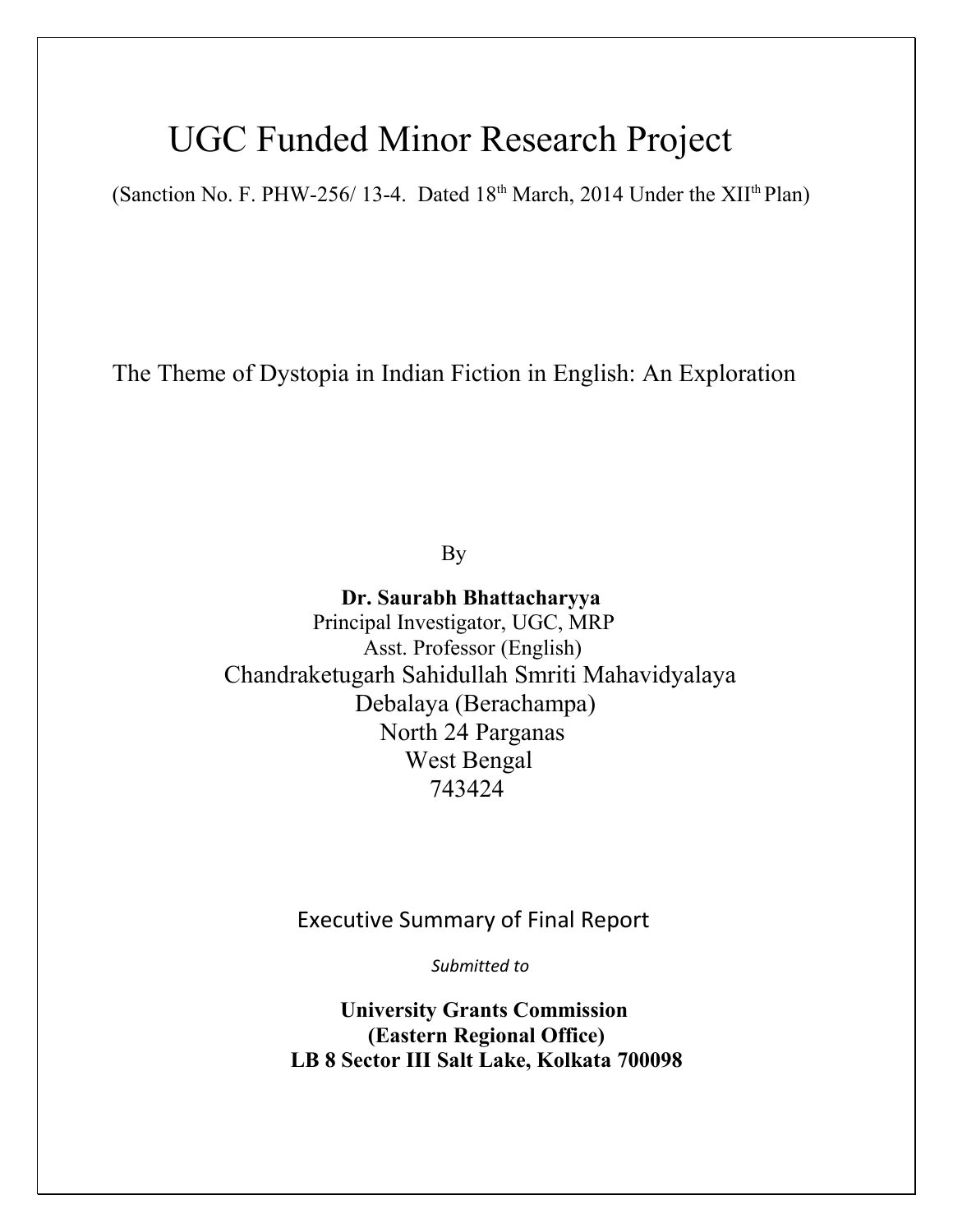## Executive Summary

One of the most common aspects of the studies that normally form the bulk of the scholarship of Indian Writing in English is that it is of a more general nature. Studies focusing on the different aspects or the different dimensions of the area are often rare in the entire ambit of serious academic study in this field. When it comes to the representation of the dystopian elements in Indian Writing in English, some stark facts stand out quite clearly. The most important among them is the complete absence of any similar treatment on the representation of the dystopia themes in Indian Writing in English. Some scholars like Anupama Mohan have only tangentially dealt with the idea; but there is hardly any scholar who has tried to go to the core of the issue. The dystopian sensibility is indeed one of the most potent and discussed issues in postmodern literary criticism. Thus it is a wonder that it has almost been neglected in the area of postcolonial literature in general and of Indian writing in English in particular. It is in this respect that this work claims to be unique and one of the first of its kind. I will regard it as successful if it is taken in a similar vein by researchers and scholars.

This brings us directly to the purpose of the study. The purpose of this study has been to identify and analyse the trajectories taken by Indian Fiction in English down the ages when the representation of the self and the other has taken recourse to elements which would qualify as dystopian in nature. And in the process of such location and analysis, what comes out as an abiding aspect of the representation of the dystopia themes in mainstream Indian fiction in English is the fact that it has always dominantly reflected the different socio-cultural aspects going through the different modes of representation. In the time of the national awakening, it took the form of representing the politically ruling class presented through abstractions as dystopian through a mode which is fraught with elements of postcolonial ambivalence vindicating the postmodern theory that utopia and dystopia lie in close proximity to each other and frequently invade each other's territory. If on the one hand there is a direct materialistic manifestation of the struggle in which the two sides reflect two warring groups, on the other, it goes through the changing process of a renewed estimation of the dystopian West and the tendency of representing the Indian experience, or the third world experience in general through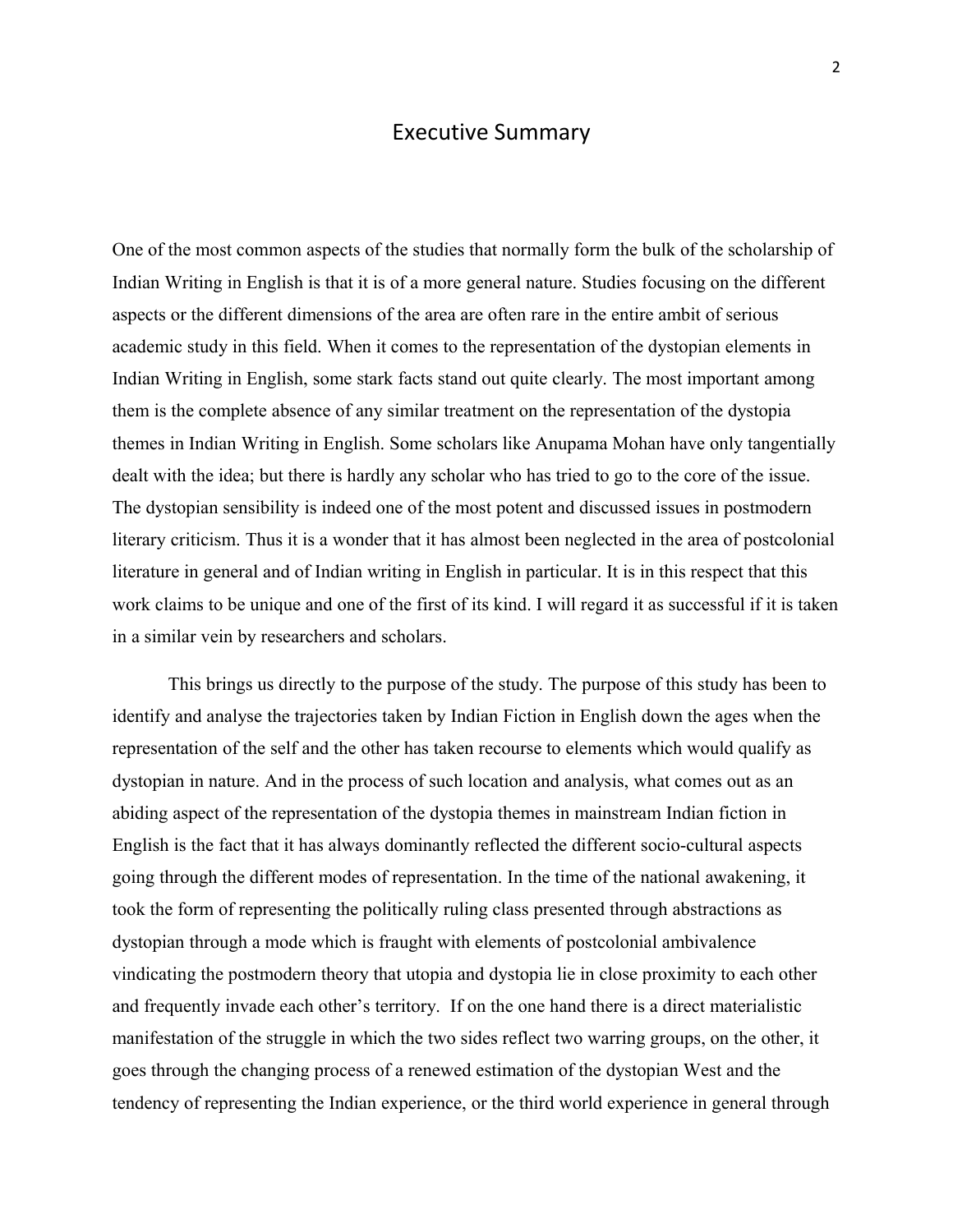narrative modes like that of magic realism. Similarly, if Kylas Chunder Dutt's representation of the West was the expression of mythopoeia, there is much of it in that of Raja Rao's representation in terms of the Puranic myths or of Salman Rushdie's imagination of Grimus. This interrelatedness of the different modes of representation also makes one thing absolutely clear. It is that this representation is a kind of continuum, a kind of development integrally linked to each of its components. The sociological continuum that the chronologically unfolding study reveals provides a kind of backdrop of the continuous nature of this development. In the conclusive chapter, perhaps a chapter by chapter account of the study would lead us to the final vindication of the hypothesis stated in the second chapter of the study.

Apart from stating the purpose and the scope, the first chapter of the study brings in the fore a few definitions of what is meant by dystopia fiction. It quotes Keith Booker's definition of dystopia fiction or dystopia literature which is more general than specific and sets the very scope of the present study. The works from the dystopian literary canon which are taken up to provide the necessary understanding into the common features and the necessities of the genres, works like *A Sojourn in the City of Amalgamation, in the Year of Our Lord, 19—* (1835), the first ever specimen of dystopia fiction, deal with a theme that is quite consistent in the realities projected by the Indian dystopian texts, the interracial marriage in the dystopian city of Amalgamation. The other works which have been taken up for the study for the constitution of the canonical paradigm to judge the work under the present case studies for their representation of the dystopian reality in fiction include Jules Verne's *The Begum's Fortune* (1879), an amalgamate linking an utopian and a dystopian vision, Ann Bowman Dodd's *The Republic of Future* (1887), H.G. Wells' *The Time Machine* (1895), *The Sleeper Awakes* (1910), *The First Man in the Moon* (1901) and *A Story of Days to Come* (1897), Zamyatin's *We* (1924), George Orwell's *1984*, Aldous Huxley's *Brave New World* and Ray Bradbury's *Fahrenheit 451* (1953). All of them represent the different aspects of the dystopia both in each of them as well as collectively. Other works like *Clockwork Orange* (1962), *Make Room! Make Room* (1966), *The Stone Gods* (2007), The *Sheep look Up*, (1972), *The Long* Walk (1979)*, Running Man* (1982) *The Handmaid's Tale*, (1985), *The Children of Men* (1992) all are studied to find out the basic aspects of dystopian fiction which are enumerated in the following section of the chapter so as to provide the parameters against which the dystopian elements of the Indian novels taken up would be viewed.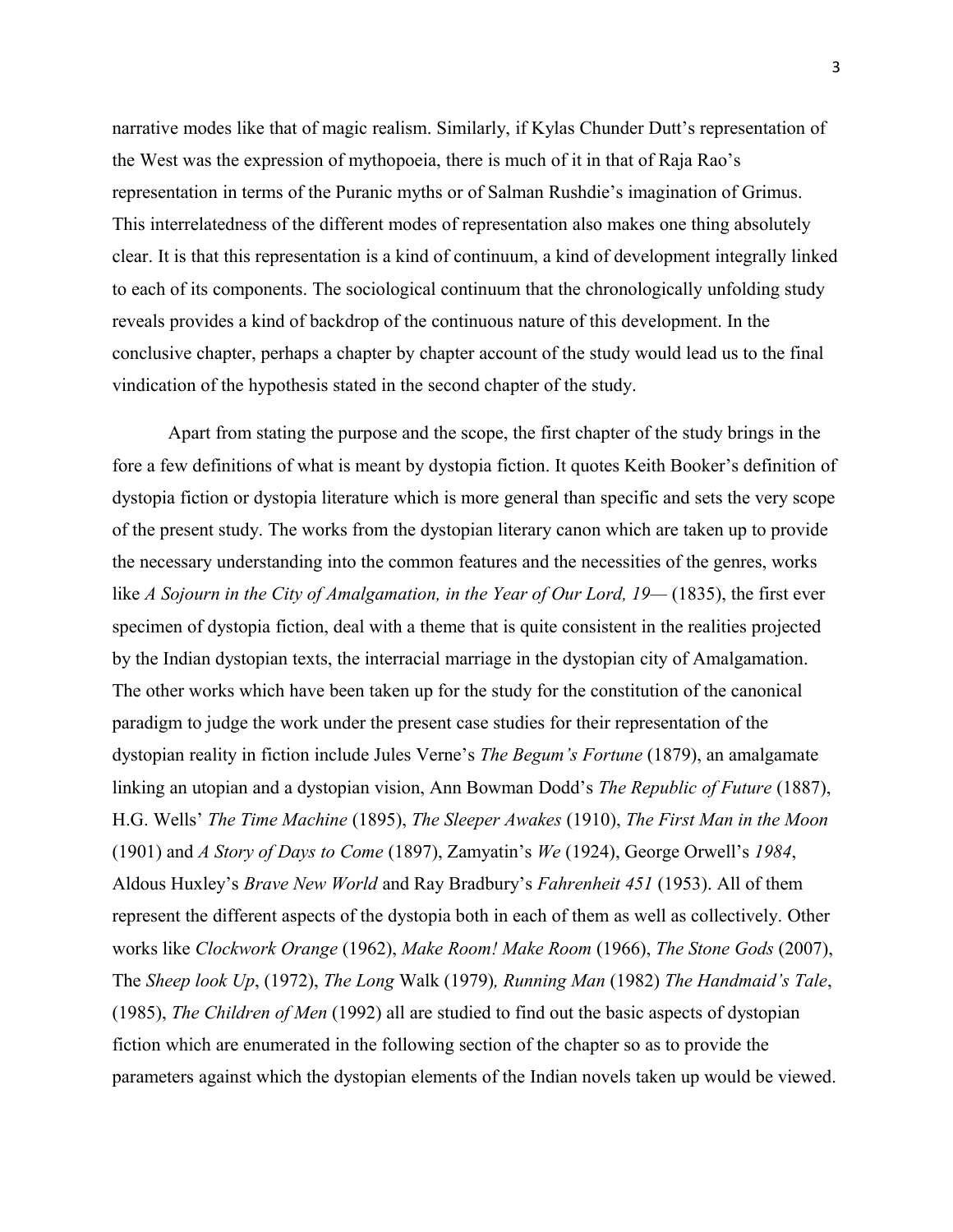Several features of the dystopia, as represented in these novels have been taken up and analysed in connection with the works taken up for case studies.

From this part of the study, one of the essential points that appear to emerge in all dystopian literatures is the presence of a warning, a warning into a present that is going to turn into a bleak future. And it is this being strongly rooted into the reality of the present, despite the futuristic pattern, that has played a major role in inspiring the hypothesis of the study. A dystopian narrative basically presents a conflict between the establishment and the individual in which the individual is pitted against the invincible forces of the establishment, which is most often political and administrative and individualism with individual liberty and autonomy both at the personal and institutional levels are at stake. Thus, a conflict is inevitable between the two ends, one representing the oppressive establishments with its media of control through coercion and hegemony and the other through the dystopian protagonist's recourse to the ways unsanctioned by the establishment. And in this oppressive control for the fulfilment of the vested interests of the establishment, often the environment has to bear the brunt. Again, in a dystopian narrative most often technological and scientific development are often seen as an accessory to some kind of development-displacement paradigm and resisted by the forces that oppose the dystopia. Technological empowerment creates also a kind of class division among the people placed at different distances from the modes of economic production and thus a dystopia is a highly divided society in terms of benefits and fulfilment of the meaning of existence. However, perhaps the most common and the abiding characteristics of all dystopian fiction lie in the resistance against the dystopia represented in it, whether organised or personal. The protagonists in the dystopia always resist the dystopian establishment and deeply connected with it is the aspect with which we began enumerating the different characteristics of the dystopian fiction over here, the fact that it is a veiled warning towards a bleaker future moored to the socioeconomic realities of the time. It is also this final aspect that has an important bearing on the hypothesis that connects the two ends.

But before the hypothesis needs to be set, one always needs a literature survey to set up the theoretical paradigm which would provide an essential perspective into the study. This is done in the second chapter in which this study concentrates on the theorists in this field. The literature survey of the study is divided into sections, the first dealing with dystopia theory in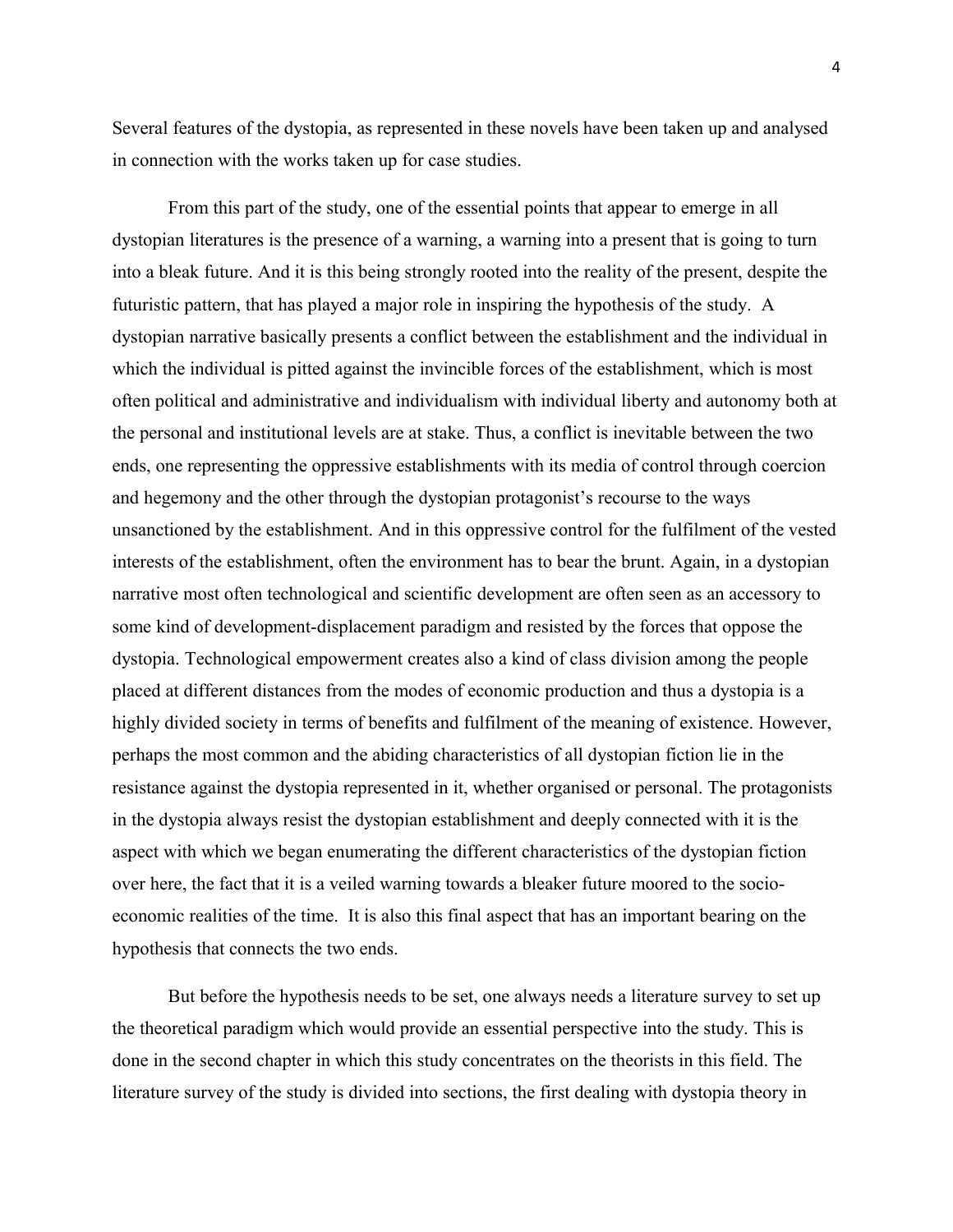general and the second dealing with this particular area in the works preceding the present study. The theoretical works which are taken up at the very beginning in the first part are perhaps the most extensive ones of dystopian literary theory. M. Keith Booker's *Dystopian Literature: A Theory and Research Guide* (1994) is a dissertation on the dystopia theory in general and the utopia/ dystopia paradigm in selected utopian and dystopian fiction, drama and films. This work, along with another work by Booker on this field, *The Dystopian Impulse in Modern Literature*: *Fiction as Social Criticism* (1994) establishes dystopian literature, again, as a reaction to a utopian vision and generalises the term dystopia by disassociating it from the kind of futuristic science fiction with which it is most often identified. This idea has a very important role to play in deciding the texts the present study would take up for case study, particularly in a context where very few of them are dystopian literature in the strictest sense of the term. Booker is the dystopian theorist who deserves the foremost mention; but his work has been preceded by Krishan Kumar's *Utopia and Anti-Utopia in Modern Times* (1987), a work which traces the dystopian tradition back to the satiric tradition that runs through the 18th and the  $19<sup>th</sup>$  centuries and in the course of history being one of the ways of man's reaction to change. If Booker broadens the scope of dystopian literature of the study, Kumar adds a historical perspective to it, making it imperative for any such study on dystopian writings to be moored to the realities of space and time.

While Booker and Kumar sets the basic parameters of the dystopian elements in literature, the other theorists studied in this part lend different perspectives to the representation of the dystopia. Erika Gottlieb's *Dystopian Fiction East and West* (2001) stresses on the importance of the availability and the denial of justice, -- legal, political and social, for the setting up of a utopian-dystopian binary while *Demand the Impossible: Science Fiction and the Utopian Imagination* (1986) and *Scraps of Untainted Sky: Science Fiction, Utopia, Dystopia* (2000) by Tom Moylan sees his "critical dystopias" as produced by the socio-economic and political reversals that the literature of the eighties and the nineties were experiencing. *Transformation of Language* in *Modern Dystopias* by David W. Sisk which came out in 1997 is a treatment on the use of language in a typical dystopian fiction in which Sisk finds the conflict between the dystopian and the power resisting it expressed basically by means of language. In this conflict between the language of the dystopian establishment and that of the agencies opposing it, comes into play the third category of language belonging to the writer who mediates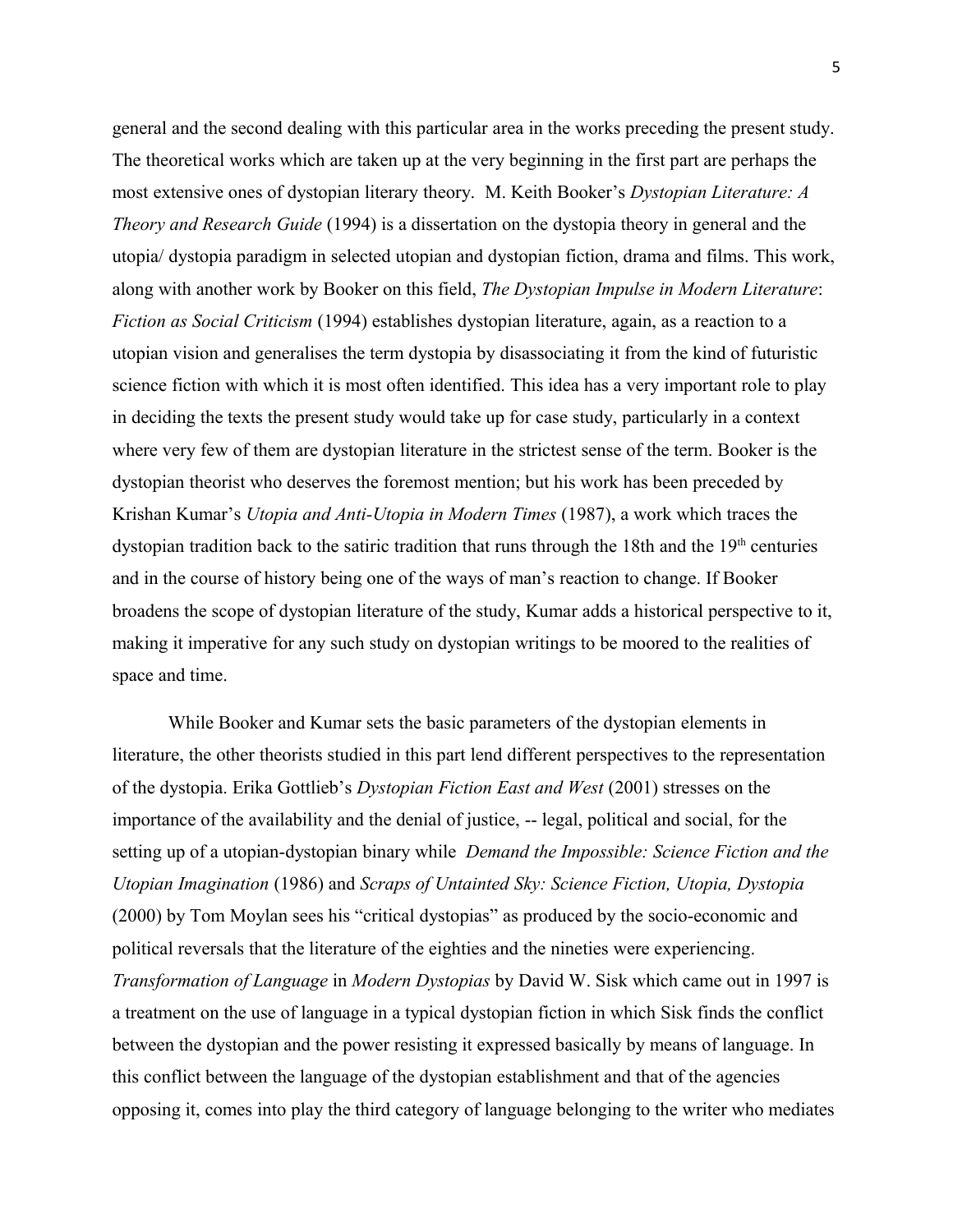between the dystopian establishment and the forces contesting it. In works like *Revisiting Literary Utopias and Dystopias, Some New Genres* (2009), Clare Archer-Lean discusses various manifestations of the utopian and the dystopian in different forms of literature and different specimens of case studies drawn from different genres. This forms an important theoretical precedence to the present work in that the present study also picks up works for case studies which are not ostensibly dystopian in the strictest sense of the term but are abundant with the elements that qualify as dystopian. Similar works in this vein are *Representations of Dystopia in Literature and Films* (2005)*,* edited by Pat Wheeler and *No Place Else: Exploration in Utopian and Dystopian Fiction* (1983), and *Utopias of/f Language in Contemporary Feminist Literary Dystopias* by Ildney Cavalcanti (2000) which becomes seminally important in the study, particularly in its development of the parameters of the study of the feminist dystopia.

And this brings us to the immediate precedence to the study in the area to which the present study belongs, -- Postcolonial Literature. One of the most important influences on Postcolonial Literature in general is that of Bill Ashcroft and over here, in the study of dystopian elements in Postcolonial Literature, an article by Ashcroft becomes all the more relevant. In "Introduction: Spaces of Utopia" (2012) the close association between the vision of utopia and dystopia from the postcolonial standpoint is established to lie in close proximity and frequently invade each other's territory. In a deconstructive reading of the postcolonial utopia, Ashcroft's essay locates every trait of its bipolar opposite in it, though he does not use the term dystopia to designate that opposite. The rest of the works taken up in the chapter *The Quest for Postcolonial Utopias: A Comparative Introduction of Utopian Novels in New English Literatures* (2001) by Ralph Portzi, *Dystopia and the Postcolonial Nation* (2011) by Suparno Banerjee and O.P. Mathur's *Indira Gandhi and the Emergency as Viewed in the Indian Novel* (2004), all represent the dystopian reality as it comes out in the postcolonial literature in general and Indian writing in English in particular. However, Anupama Mohan's *Utopia and the Village in South Asian Literatures* is the one that strikes out in this part as a kind of precedence to the present study. It is an exploration of the  $20<sup>th</sup>$  century literature of Indian and Sri Lanka in which literature has transcended the binaries of utopia/ dystopia towards what Foucault calls a "heterotopic" state of being which "desiccate(s) speech, stop words in their tracks, contests the very possibility of grammar at its source: they dissolve our myths and sterilise the lyricism of our sentences" (xviii). The setting in Indian writing in English is most often a "heterotopic" one and as the hypothesis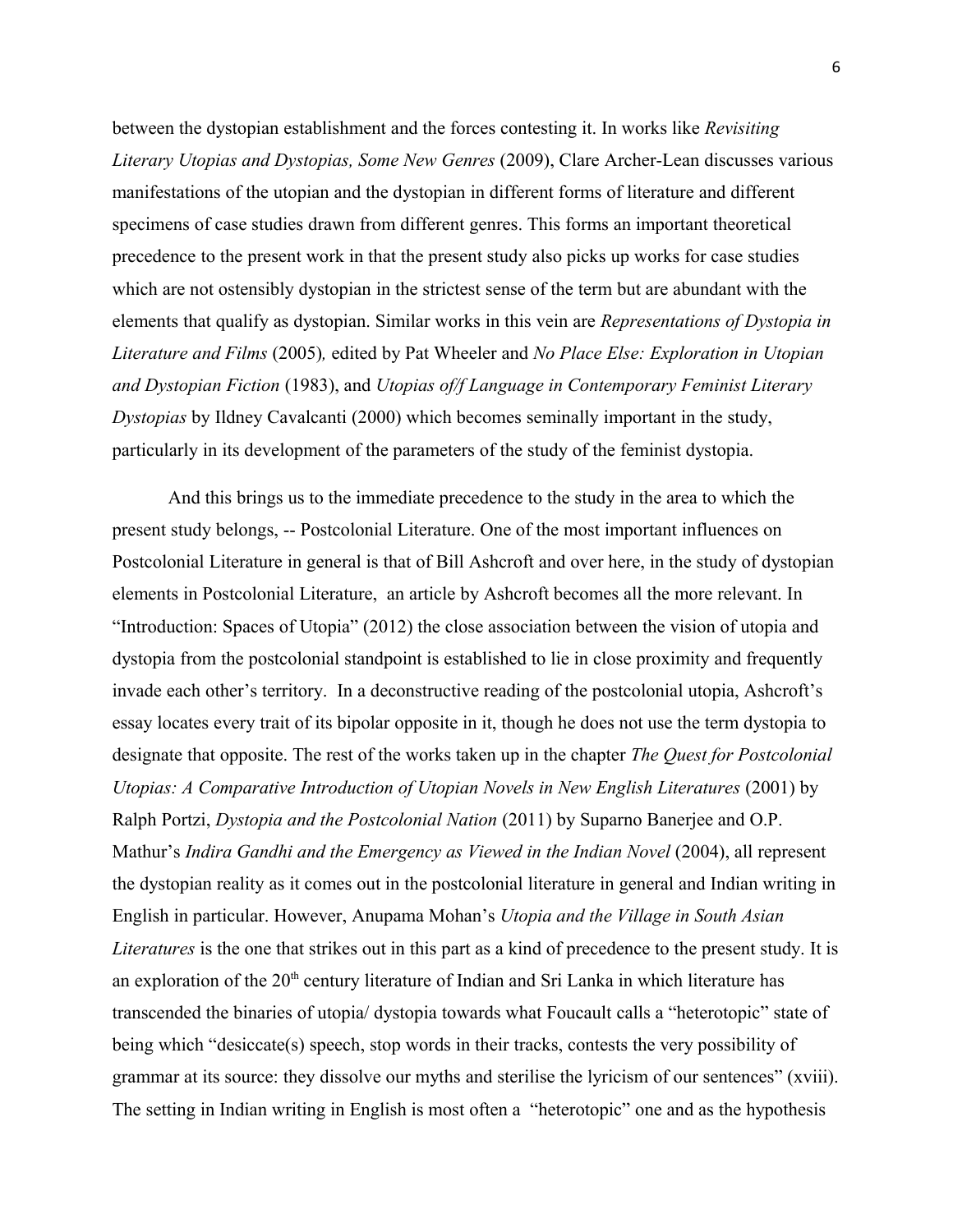posits, the dystopian elements in Indian writing in English has been closely moulded by the socio-economic and political realities of the time.

In its bid to examine this hypothesis, the study has taken up specific novels as constituting its case studies. The first chapter in which the case studies begin takes up the earliest specimen of prose fiction available. In fact, it takes up the earliest extant work in Indian Prose fiction narrative, Kylas Chunder Dutt's *A Journal of 48 Hours in the Year 1945* published in the same year of the publication of Macaulay's infamous minutes on Education, a work which proposed to create "a class of persons Indian in blood and colour, but English in tastes, in opinions, in morals and in intellect" (online). Kylas Chunder's text is a purely futuristic dystopian one, unlike most of the texts taken up for case study following it which have dystopian elements in varying degrees but cannot be termed as dystopian texts in the strictest sense of the term. Nevertheless, the way Kylas Chunder locates the dystopian elements is not much different from the way other contemporary works following his work does. He locates the dystopia in the oppressive institutions of the West, in its governmental control and in the way it manipulates the different organs of society like the press and the army. Nevertheless, the study also locates an element of ambivalence in the representation of the dystopia in the West, its subversion of the West also occurs in the representation of the modes of resisting the dystopian establishment. The next work surveyed, Soshee Chunder Dutt's *The Republic of Orissa: Annals from the Pages of the Twentieth Century* (1845) is also a futuristic novel but the time span is much closer to the time in which it was being written, only seven years in the future. While the element of ambivalence and postcolonial mimicry is less present than what we find in Kylas Chunder's novel, neither the association of the governing authorities with dystopia, nor the element of ambivalence are completely brushed aside. As Soshee Chunder predicts the fall of the dystopian British Empire he also laments the loss of its "former glory" (356). If one tries to locate these elements of dystopian reality in S.M. Mitra's *Hindupore* (1909), the next novel taken up, it would be found in the European Orientalist (in the Saidian sense) theoretical perspective of the English characters like Colonel Ironside though the element of ambivalence is constantly present all throughout.

This takes us to the representation of the dystopian characteristics in terms of the European characters present in the next few novels taken up in this chapter. The characters of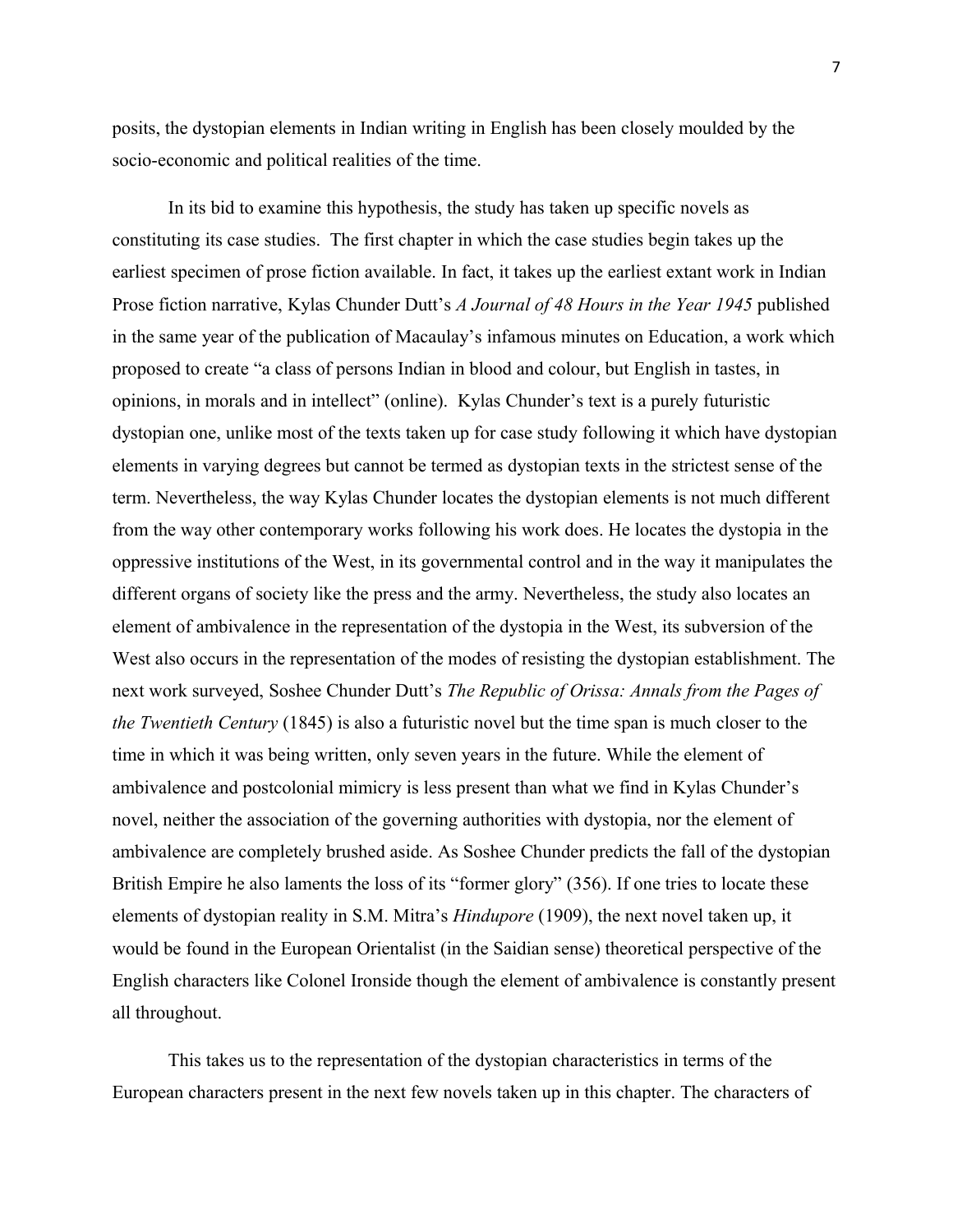Mr. England, Dr. Marjoribanks, the atmosphere of Sir John White Cotton Mills with the manager Mr. Little and its foreman Jimmie Thomas, the "Chimta Sahib" (248) and the Eurasian Mrs. Mainwaring in Mulk Raj Anand's *Coolie* (1936) bring out the dystopian characteristics in terms of characters while the whole of the environment of the Bombay in which Munoo and people like him live becomes a prototype of the industrial dystopia. The difference between the dystopian characters in Coolie and the next novel taken up for case studies, *Two Leaves and a Bud* (1937) is that latter, Anand depicts some European characters who are sympathetic about the plight of the tea plantation coolies, thereby falling conveniently into the common stereotype of the good Englishman and the bad Englishman. Among the Englishmen who exploit the common workers at the tea estate, there was Reggie Hunt, Croft-Cooke, Tweethie, Hitch Cock and Major Barbara. Among the other type of Englishmen were Dr. John De La Havre, an employee of the farm and Miss Barbara, the daughter of the Croft-Cookes. Thus, one can also find the representation of the postcolonial ambivalence that we have already located in writers like Kylas Chunder and Soshee Chunder Dutt. Here the atmosphere of the tea estate, Macpherson Tea Estate and the hellish life of a worker is another way of building up the dystopian element and it reminds us of the stiffling atmosphere of Sir John White Cotton Mills. The focus gets more concentrated on the atmosphere, however, in the description of the war torn Europe in Anand's *The Sword and the Sickle* (1942) and the opposition to the Gandhian Utopia located in the Skefington Coffee Estate in Raja Rao's *Kanthapura* (1938). Thus while the dominant representation of the dystopian elements in the pre-independence novels is concentrated around the individual and the collective image of the colonial West, despite a strong undercurrent of ambivalence and mimicry, there is also a tendency of the broadening of perspective roughly with time in which the individual westerner is exonerated from being a component of the dystopian and the colonial process. This element of ambivalence is effectively present throughout.

This broadening of the perspective can be most conspicuously noted in the works that were taken up in the next chapter. Santa Rama Rau's two novels taken up there *Remember the House* (1956) and *The Adventuress* (1971), both set in 1946, deal with the dystopia operating through the hegemony of the western education and the aggressive policies of war-mongering during World War II. Noteworthy is the fact that the locale shown in the latter novel, *The Adventuress* as coming close to the dystopian setting is the war torn Japan after its surrender, and with Santa Rama Rau and others in the chapter, we saw the dystopian being located more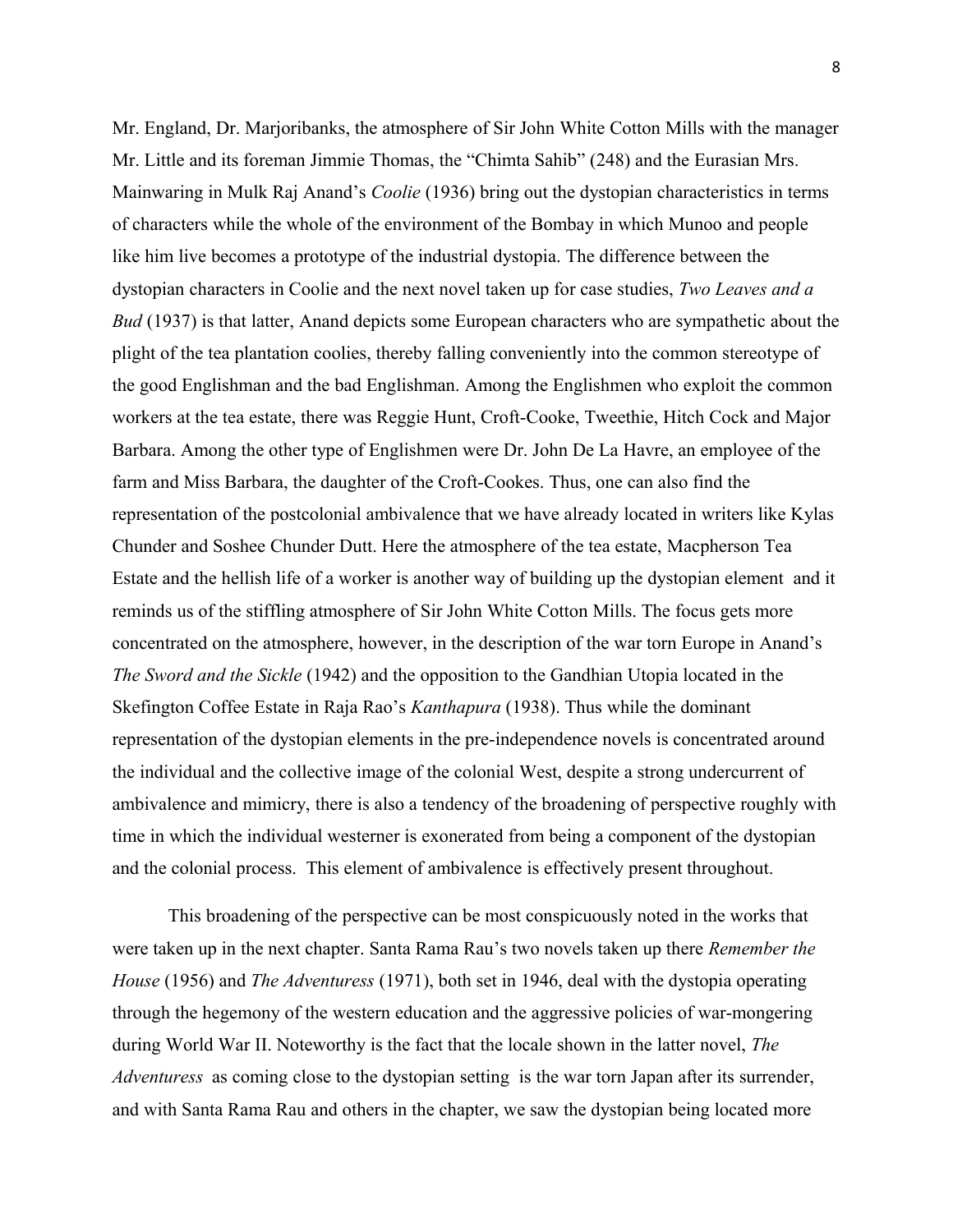globally than locally. With the end of the hundred odd years of the struggle of independence, it seems that the tentacles of the dystopia were being located and represented as spread beyond the realities of the colonial rule in India. The same tendency to move out from the limited representation of the West as dystopian comes to the fore in Manohar Malgonkar's *A Bend in the Ganges* (1954) in which the dystopian atmosphere is represented at various locales, even in the policies of Gandhi, in quite a conspicuous departure from the Gandhian utopia represented by Raja Rao and the other novelists of the pre-independence era. Gandhism is thus not pitted against the general context of the Western imperialism as is done in Raja Rao, first in *Kanthapura* and then in novel after novel, nor is it provided as an alternative to the Western culture of industrialization, as in Bhabani Bhattacharya's novels but presented as a kind of ineffectual idealism which however is effective as a means of establishing hegemony, which further aggravates the dystopian predicament. Other concerns featuring in postcolonial India that is represented in this phase include concerns with ecological imbalance leading to a kind of environmental dystopia, as is represented in Kamala Markandaya's *A Handful of Rice* (1966) where a movement towards an environmental ecocide is projected at different levels. This idea of ecological apocalypse becomes another concern of *The Nowhere Man* (1972), the only novel by Markandaya which is entirely set in London though memories of the expatriate protagonist connect the present inhospitable London with the ecocide of the past of the protagonist's childhood. In *Two Virgins* (1972), the bipolarity between the East and the West comes out in the contrast between the two central characters of Lalitha and Saroja. Lalitha is westernized, while Saroja, the narrator, is more attuned with her rural upbringing. The West, thus, is still described in terms of anglicized Indians, the city and, for a change in this novel, by an Anglo-Indian lady of dubious moral character. Thus, in spite of the broadening of the issues and the expansive setting, the postcolonial dystopia is still seen as a legacy of the British dystopian domination of the jewel in the crown. Elements of ambivalence also abound in this phase, yet the representation of the exonerated West is more at the personal level than at the institutional. It is no doubt the expression of a nation still reeling under the effects of its colonial history.

This leads us to the phase of the study which is perhaps more immediately moored to the politico-economic realities of the time. The emergency novels represent the contemporary India during the twenty-one month period of internal emergency between 1975 and 1977 when the then Prime Minister declared a unilateral state of internal emergency throughout the country,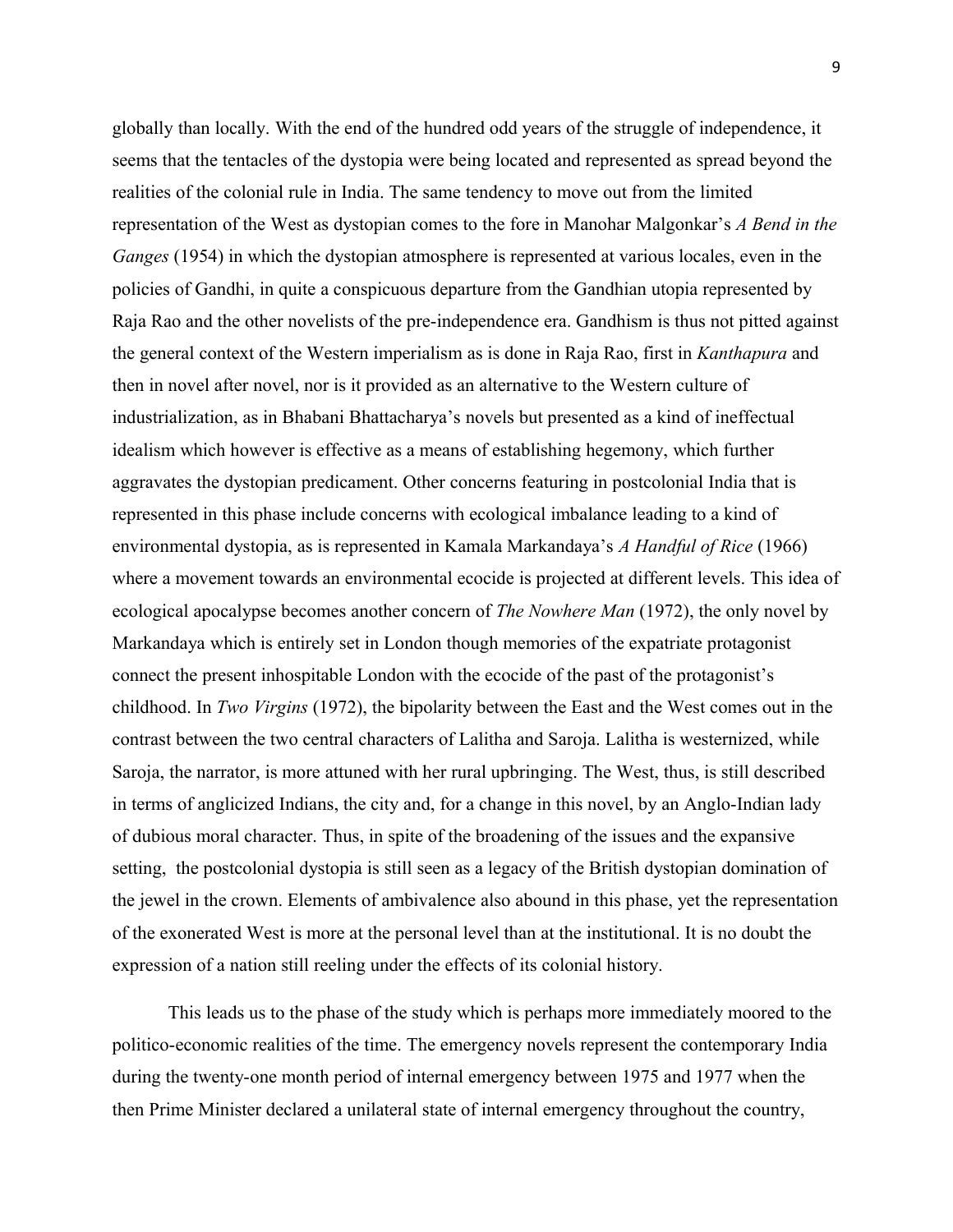allowing the curbing of Civil Liberties and the suspension of elections. Though it was very much within the rule of the law, the provisions of which, Mrs Indira Gandhi said, she was not aware of before she invoked it, the Internal Emergency was officially issued by the President Fakhruddin Ali Ahmed under Article 352 (1) of the Indian Constitution citing Internal Disturbance as its reason. Imprisonment of political opponents, suppression of the right to expression by censoring the media, mass campaigns like forced eviction and the notorious sterility campaigns spearheaded by the Prime Minister's son, increasing government aggression in judiciary and above all, a systematic suspension of most human rights mark the period of internal emergency and the resultant literature, broadly called Emergency Novels, are perhaps what comes the closest to the idea of a national dystopia. In this phase, the study deliberately breaks the timeline as though most of these novels are either literally or figuratively set in the time of the Internal Emergency, they are mostly written in the eighties and the nineties. Novels like Raj Gill's *The Torch Bearer* (1983), Manohar Malgonkar's *The Garland Keepers* (1980), Nayantara Sahgal's *Rich Like Us* (1995) and perhaps the most succinct expression of the form, Sashi Tharoor's the *Great Indian Novel* which came out in 1989, all represent most of the aspects of the socioeconomic and political realities that are essentially dystopian in their very nature and constitution.

If the aftermath of the colonial experience and the Internal Emergency becomes a major preoccupation of the literature of the fifties, sixties and the seventies, the eighties came with a big bang, with Salman Rushdie in which the issues of independence and partition of the subcontinent in lines of the western Two Nation Theory gets primary focus. And also what comes to the fore is the Diaspora man's predicament in a cosmopolitan dystopia. The chapter is entirely dedicated to Salman Rushdie and the dystopia elements that come out in his novels. In fact, Rushdie's first novel, *Grimus* (1975) is strongly informed by elements of dystopian fiction. While, externally, the use of the labyrinth symbol in *Grimus* makes the dystopia more conspicuous in the use of technology which is an abiding feature of most dystopian novels, the dominance of the power of the eponymous character in which he even manipulates the life of the central protagonist, even when he feels that he is opposing the powers of the dystopia establishment, has something of the late  $20<sup>th</sup>$  century reality in it. Further, the fact that the central protagonist Flapping is a refugee in the Axona tribe in Phoenix, a place which has been rendered heartless by its preoccupation with progress and its fervid pursuit of western capitalism, brings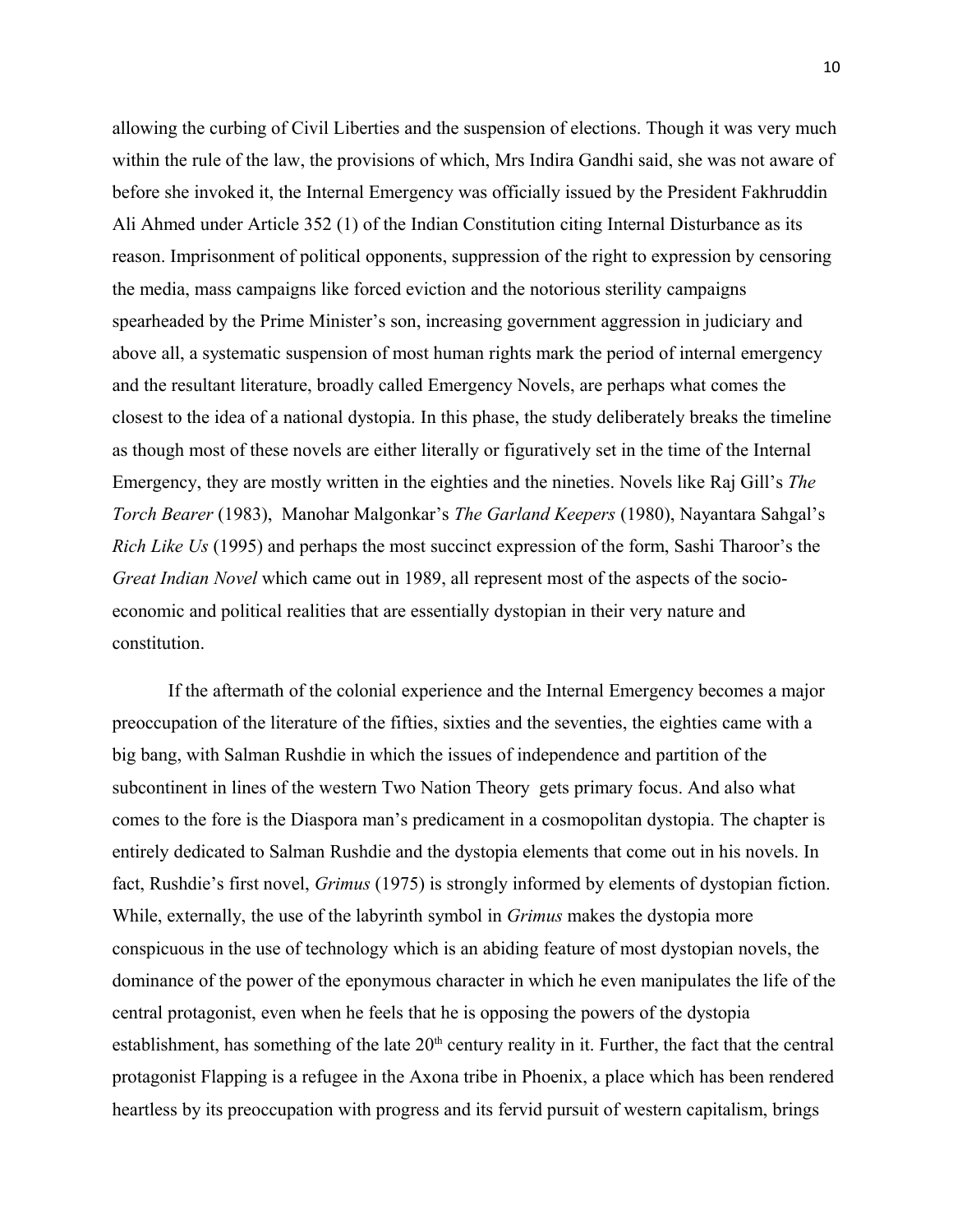out the fate of every migrant, an issue which has been repeatedly addressed as the central concern of Rushdie's works. This predicament of being an émigré gets a twist in the character of Saleem Sinai in *Midnight's Children* (who is an émigré in his own "imaginary homeland". *Midnight's Children* (1981) presents multiple patterns of reading into the life of its central character, Saleem Sinai. Saleem represents on a personal scale a Muslim of Kashmiri parentage living through the years after independence to experience the dystopian trauma of the internal Emergency. But he is also representative of the newly emerging nation, "a country which is itself a sort of dream" (159). It is a country which is the product of the Western idea of nation-building and thus a dream in both the senses of the term, of aspiration and of unreality. And it is in this unreality that the newly emergent nation not only disappoints but also ends up in a virtual dystopia where the state freezes the assets of an innocent businessman like Ahmed Sinai, Saleems' father. If the callousness of the dystopian nation is the reason behind Saleems' becoming an orphan, its over activism during the Internal Emergency proclaimed by Indira Gandhi, in the cleansing of the Jama Masjid Slum, allegedly orchestrated by her son Sanjay, irks and destabilizes him and people like him. Saleem finds an India ruled by the exact prototype of a dystopian authority in its lust for power and dynastic tendencies. *Midnight's Children* does not only represent in its setting all the aspects of a postcolonial dystopia, it also is an important emergency novel, dealing with the dystopian situation in the context of the national emergency, linking up with the novels studied in the previous chapter, many of which are indirectly influenced by it.

Curbing the right to expression is one of the seminal concerns of the dystopian novels of all times and our next novel studied in this chapter, *Haroun and a Sea of Stories* (1990) is a novel in which a dystopian authority, dreading and subsequently strangling the flow of stories which are not up to political correctness, is another prime thematic concern. This aspect is further engendered with the idea of the immense power that literature bears in changing the socio-political dystopia into an existence which, if not utopian, is a state that comes closer to it. In *Haroun and a Sea of Stories* one finds a fictionalization of a dystopian reality in which the kingdom of Gup has to enter into a conflict with the dystopian kingdom of Chup to oppose Khatam Sudd, the one who ends all stories and all liberty of personal expression: 'And because everything ends, and because dreams end, stories end, life ends, as the finish of everything, we use this line. "It is finished", we tell one another, "it's over. Khattam-Shud: the end."' (39).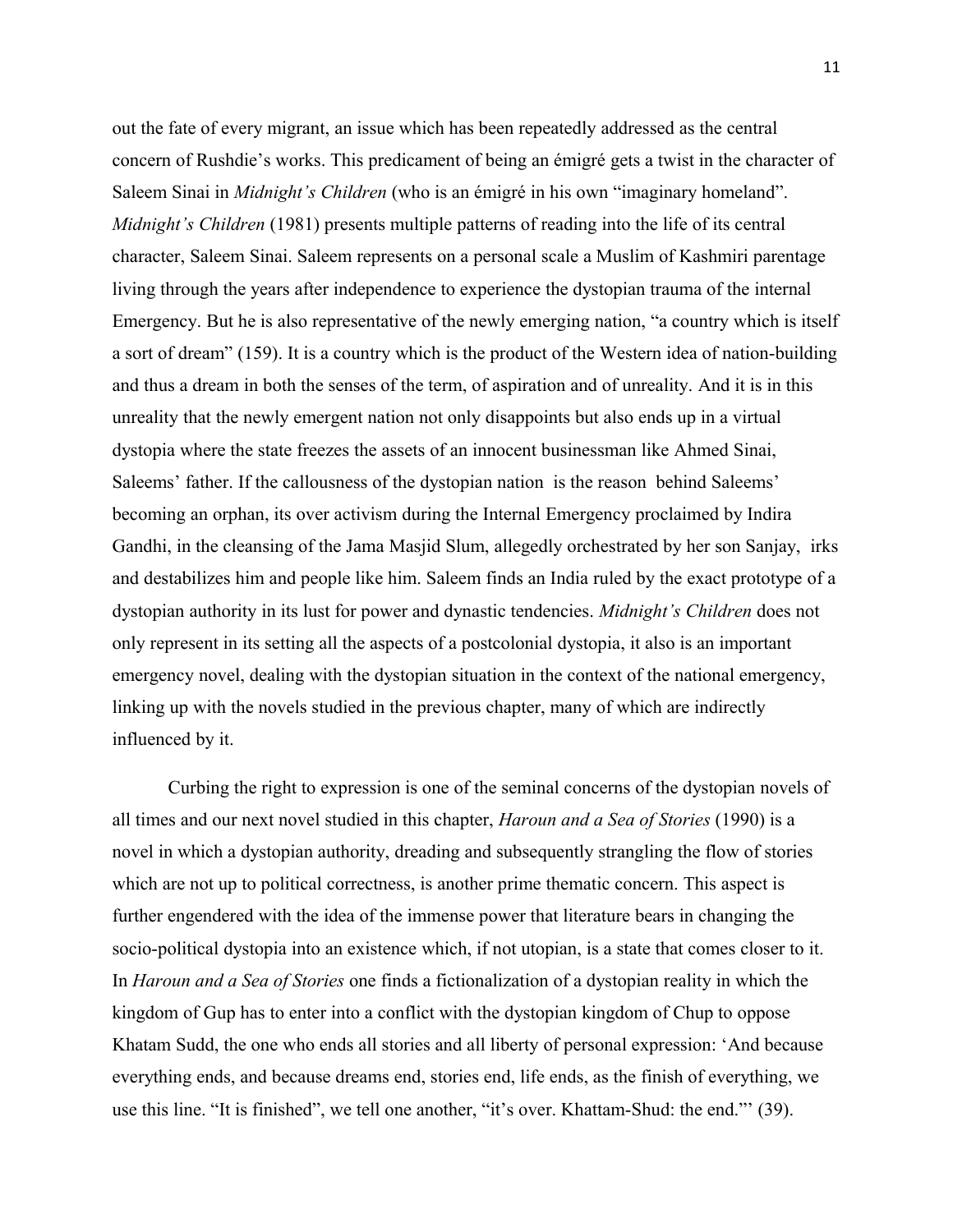Bearing overtones of Rushdie's own predicament in the wake of the infamous Fatwa, the novel relates the way of resisting against the dystopian powers that suppress self expression. In the next novel taken up for case studies, *Ground Beneath Her Feet* (1999), the present day sectarian Bombay as opposed to the Bombay of Umeed's childhood is represented as dystopian while the West, in its multiculturalism is not fully spared, though its aggressive consumerism as a component of its dystopian aspects is more stressed in the next novel studied in this chapter, *Fury* (2001). It is perhaps in this novel that the postcolonial ambivalence comes out most effectively. While the multiculturalism that comes with the all engulfing globalization is attractive, it also devours individual identities, much like the earthquake does at the beginning of the *Ground Beneath Her Feet*. Most of these novels, set in the West and dealing with Indian characters represent the dystopian realities in the diaspora situation, something that becomes the central concern of the next and the penultimate chapter under case study, entitled 'Rushdie's Children' and dealing with the dystopian sensibility that comes out in the writers following Rushdie.

Meena Alexander's *Nampally Road* (1991), the first novel taken up in this chapter, depicts the dystopian characteristics in both the 'Return Home' and the Diaspora sensibility of the new age individual. *Nampally Road* is a novel of a return from the apparently protective but actually dystopian West to the newly emerged nation state in the East modelled after the political dictates of the West, either directly or through the dictates of thoroughly westernized intellectuals like Nehru. If *Nampally Road* deals with the representation of the dystopian reality in post independence India, *Building Babel* (1996) brings about a recurrent feeling of the dystopia against which the women, represented by different mythological animals react to build up their own Babel, asserting in its own way that an inverted dystopia is also no less than another dystopia. Anuradha Marwah-Roy's *Idol Love* (1999) is set partly in the present and partly in the dystopian future in Rajdhani, which is the present day Delhi in the future, the capital if Raminland, the future India ruled by fundamentalist theocratic *Hindutva* radicals. Being a dystopia novel proper, despite its extremely controversial proposition, it is perhaps one of the novels apparently most moored to the reality of the present than any other taken up in this penultimate chapter of the study. And like most dystopian novels, it includes an emergence of resistance in the emergence of the Maya, a group that is sufficiently pluralistic to counter the hegemony of *Hindutva* through the representation of the interest of the minorities. The condition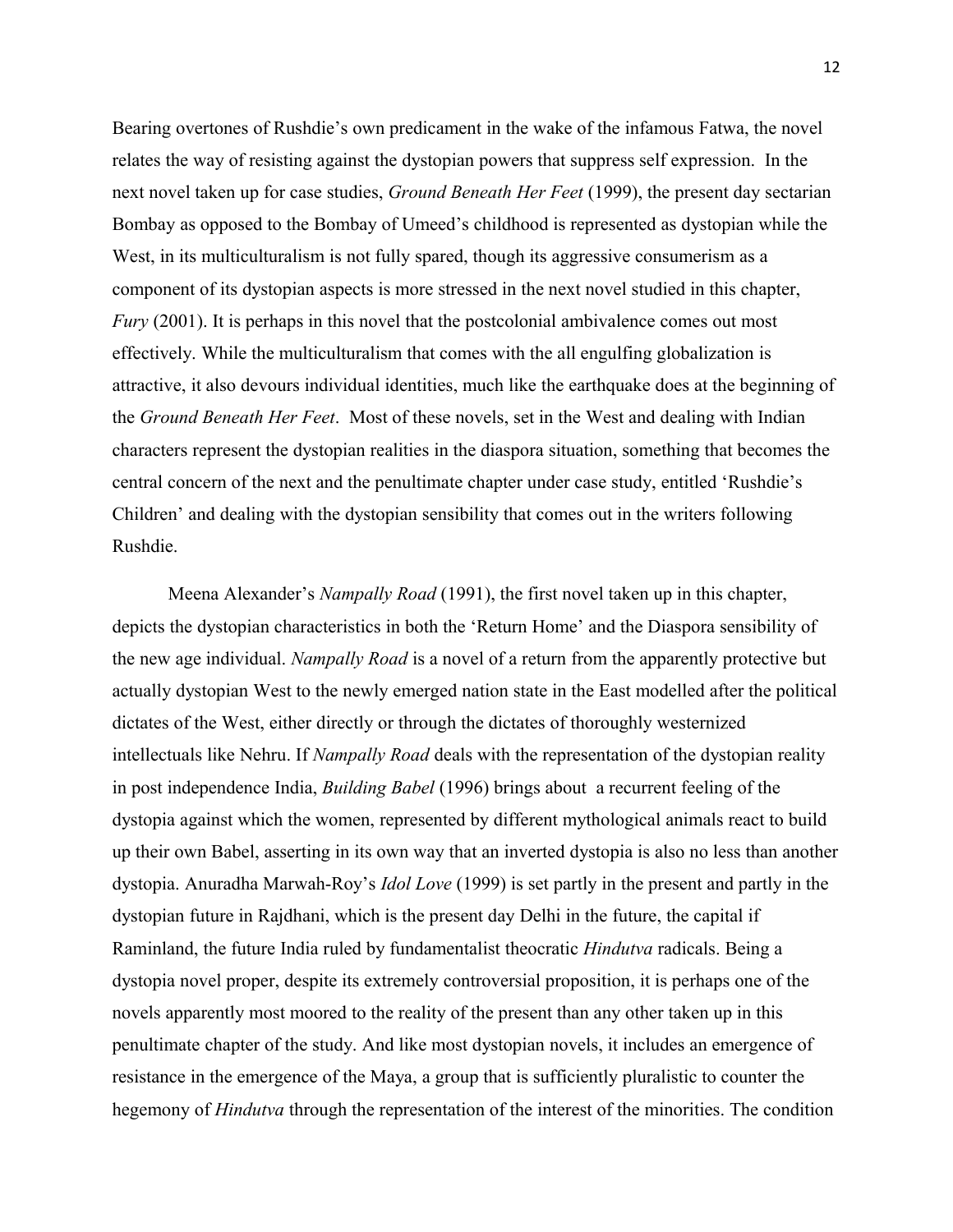of the woman becomes a major issue in Anuradha Marwah-Roy's novel just as it does in the next work studied, a typical Diaspora novel, *Sister of My Heart* (1999), by Chitra Banerjee Divakaruni which explores the comparison and contrast between the predicaments of two women living in the East and the West, both fraught with elements of dystopia. One finds how the tendency to cultural assimilation is limited essentially by the native conventions of the family and the affiliating patriarchy that is upheld in the novel by the character of Sunil. Despite the apparent freedom that Anju, his wife, enjoys in the West, his life is thus more or less defined by the male gaze and the male view of the ideals of womanhood which turns both the home and the adopted homeland of the émigré dystopian in its essence. It deals with the predicament of the émigré woman who remains an émigré all throughout, essentially drawing her sustenance from her camaraderie with other women in fighting the dystopia. Through going beyond the generic borderline, the final case study deals with a play by Manjula Padmanavan namely *Harvest* (1997), which is one of the very few instances of a dystopian play proper in which the ethical aspect of medical technology is questioned drawing its relevance from a post-independent India in which medical technology, often at the expense of other sections of society, has become a consumable article for the rich and the powerful.

This brings us to the hypothesis posited at the end of the second chapter. It was a hypothesis that came up as a result of the literature survey of both theoretical texts dealing with dystopian literary theory and those focusing on the dystopian elements in Indian English prose fiction. It purported to prove the point that Indian dystopia fiction in English, has, down the ages, been closely influenced by the socio political realities of the day and as all dystopia fiction does and has pointed at a future which is alarmingly bleak and insecure. The hypothesis also hopes to locate the element of ambivalence in the representation of the postcolonial other as dystopian. As the study as proved, all the representing texts taken up for study, Kylas Chunder Dutt's *A Journal of 48 Hours in the Year 1945* , Soshee Chunder Dutt's *The Republic of Orissa: Annals from the Pages of the Twentieth Century*, S.M. Mitra's *Hindupore*, Mulk Raj Anand's *Coolie* , *Two Leaves and a Bud* and *The Sword and the Sickle*, Raja Rao's *Kanthapura* , Santa Rama Rau's two novels taken up here *Remember the House* and *The Adventuress*, Manohar Malgonkar's *A Bend in the Ganges* Kamala Markandaya's *A Handful of Rice* and *Two Virgins* Raj Gill's *The Torch Bearer*, Manohar Malgonkar's *The Garland Keepers*, Nayantara Sahgal's *Rich Like Us*, Sashi Tharoor's the *Great Indian Novel*, Salman Rushdie's *Grimus* , *Midnight's*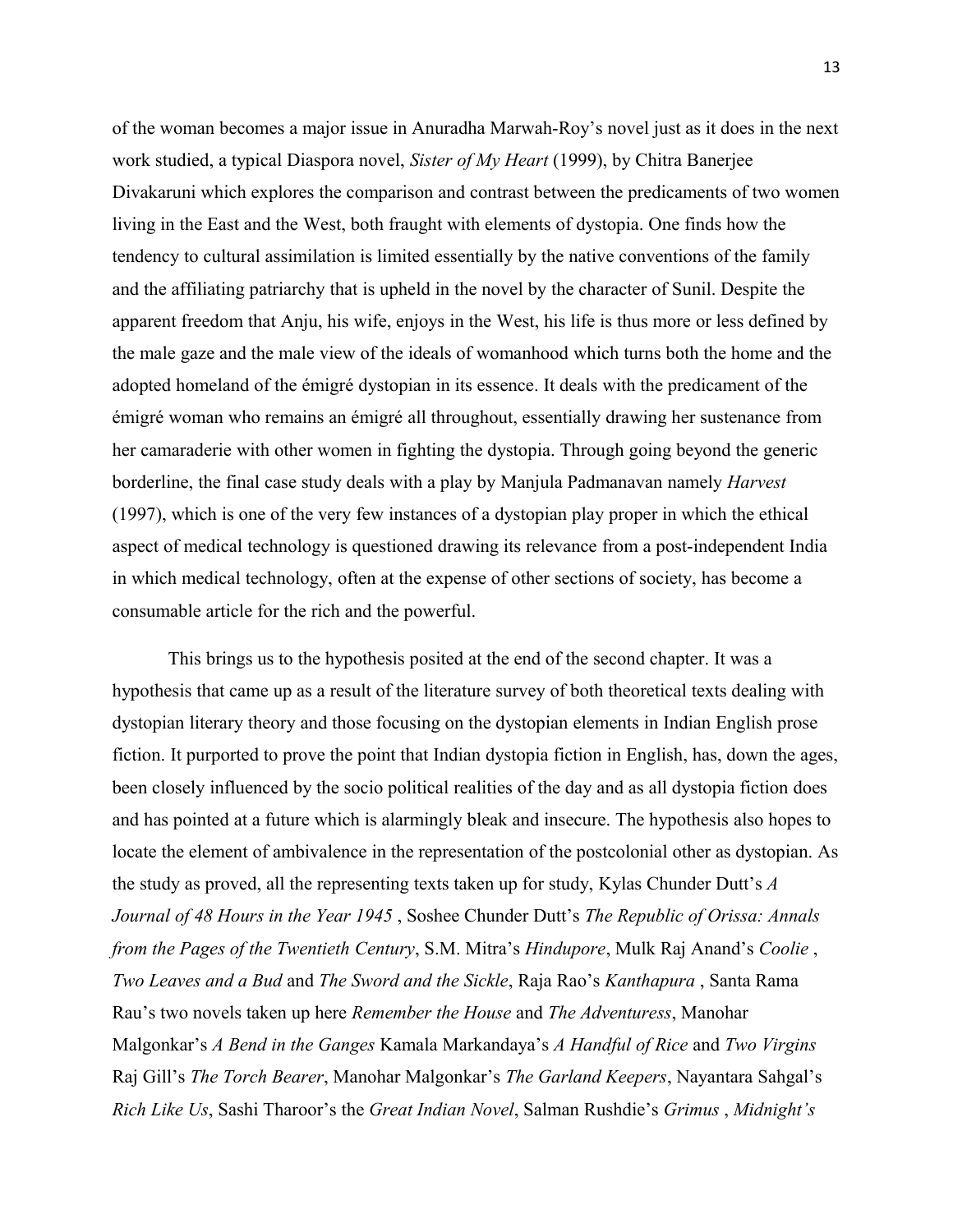*Children*, *Haroun and a Sea of Stories*, *The Ground Beneath Her Feet*, *Fury*, Meena Alexander's *Nampally Road*, Anuradha Marwah-Roy's *Idol Love*, Chitra Banerjee Divakaruni's *Sister of My Heart* and Manjula Padmanavan's *Harvest* all are both specifically and generally connected to the reality of the time they represent. Moreover, the image of the dystopian authorities can be located in the different aspects of the Western domination and hegemony in the literature before independence which is often complemented by the internal dystopia of the racist and ritualistic inner constraints to proper societal development in the form of orthodox brahminism in works like *Kanthapura*. The external dystopia continues to remain dominantly the West, though not without the ambivalence inherent in representing that West at different levels, while the coordinates of the inner dystopia changes with time to involve even the hegemony of Gandhism as in Mulk Raj Anand's *The Sword and the Sickle*. In post-independence literature the dystopian aspect evolves to form a broadening perspective with the expansion of the historical context to include issues of over-urbanisation and that of environmental dystopia and the location of the dystopia reality in the multicultural West to which people migrate, but which never becomes their home; it is the West which engulfs and disorients, as it does with the central characters of Salman Rushdie's *The Ground Beneath Her Feet*. Back home, the internal dystopia has also started growing its own counterparts in the westernized post-independence India modeled after the two nation theory and ruled by its western educated prime minister. Police atrocity at home, corruption, communal unrest and, most importantly, the suppression of political and moral liberty of the citizen in measures like the Internal Emergency are the components of this internal dystopia. The literature of the eighties and the nineties, set in these decades, however, represent the consolidation of the site of dystopia in both the East and the West and addresses other contextual issues like the representation of a feminist dystopia with all these works carrying the common strand of a warning towards a consumerist, neocolonial dystopia in the future.

Working on an area where very little has been done is both difficult and challenging; but it has its own rewards too. This is my second full-fledged research and this time my primary acknowledgement is due to the University Grants Commission as, with the funding available through the ERO of the Commission, I did not have to work under economic constraints. Moreover, thanks are due to my college authorities, particularly the principal Dr Saroj Kumar Chattopadhyay. His help and co-operation has always been there in times of necessity. My thanks are due to my parents, one alive and the other physically not present, but very much there